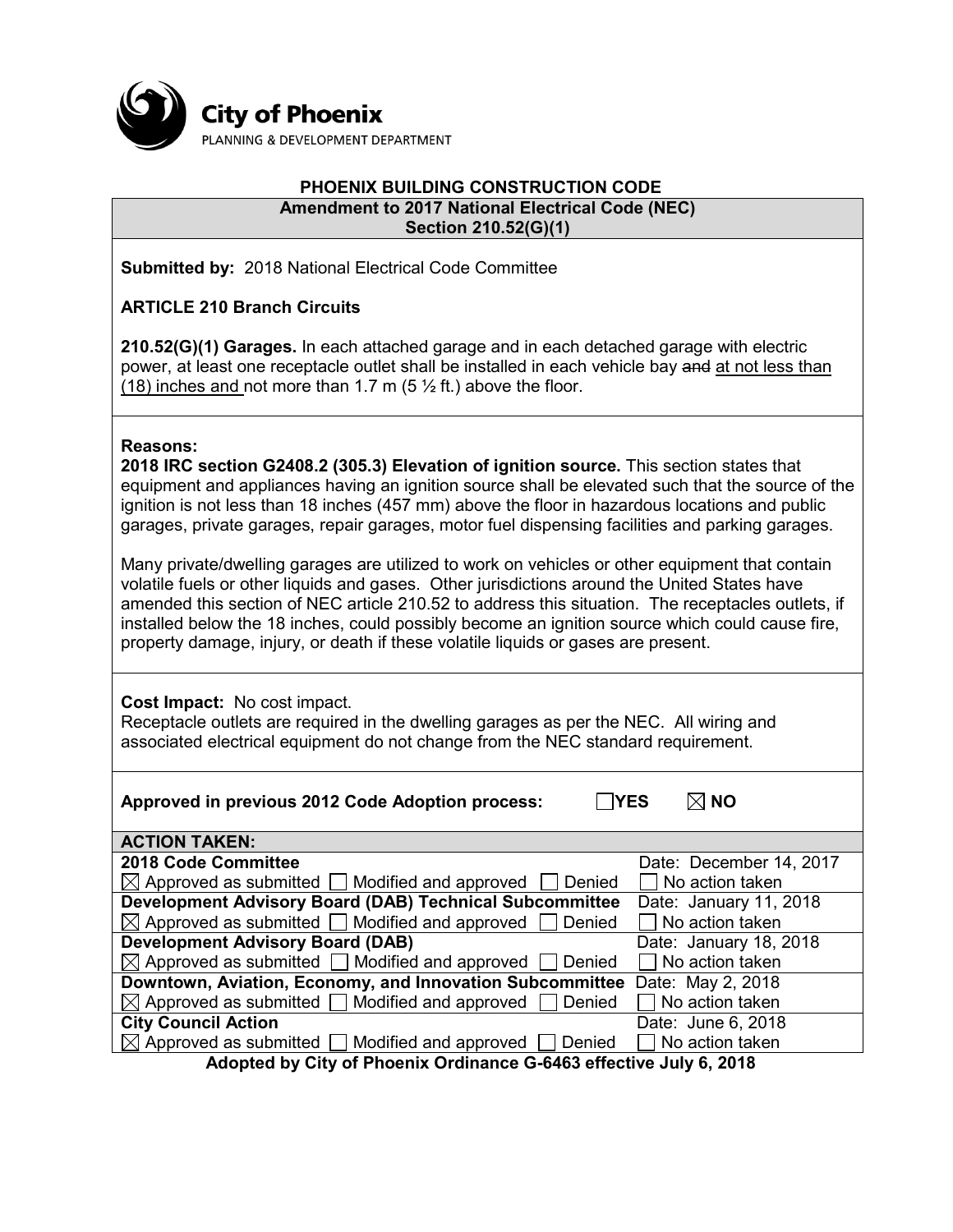

#### **PHOENIX BUILDING CONSTRUCTION CODE Amendment to 2017 National Electrical Code (NEC) Section 210.8(A)(11)**

**Submitted by:** 2018 National Electrical Code Committee

**ARTICLE 210 Branch Circuits**

**210.8 Ground-Fault Circuit-Interrupter Protection for Personnel.**

**(A) Dwelling Units.** All 125-volt, single-phase, 15- and 20-ampere receptacles installed in the locations specified in 210.8(A)(1) through (4011) shall have ground-fault circuit interrupter protection for personnel.

(11) Other indoor damp and wet locations

# **Reasons:**

Added safety in damp locations indoors.

NEC Article 100 defines Damp Location as follows: Locations protected from weather and not subject to saturation with water or other liquids but subject to moderate degrees of moisture. Examples of such locations include partially protected locations under canopies, marquees, roofed open porches, and like locations, and interior locations subject to moderate degrees of moisture, such as some basements, some barns, and some cold-storage warehouses.

Additionally, NEC Section 406.9(A) requires that a receptacle located in any damp location is installed in a weatherproof enclosure.

Since receptacles located in an outdoor damp location require GFCI protection, logically, receptacles located in an indoor damp location should also be provided with the same GFCI protection.

**Cost Impact:** Minimal cost impact.

**Approved in previous 2012 Code Adoption process:**  $\boxtimes$  **YES**  $\Box$  NO

This amendment was approved in previous code adoptions. It has subsequently been evaluated by the committee for applicability to the 2017 NEC and carried forward as presented.

| <b>ACTION TAKEN:</b>                                                            |                         |  |
|---------------------------------------------------------------------------------|-------------------------|--|
| 2018 Code Committee                                                             | Date: December 14, 2017 |  |
| $\boxtimes$ Approved as submitted $\Box$ Modified and approved $\Box$ Denied    | $\Box$ No action taken  |  |
| <b>Development Advisory Board (DAB) Technical Subcommittee</b>                  | Date: January 11, 2018  |  |
| $\boxtimes$ Approved as submitted $\Box$ Modified and approved $\Box$ Denied    | $\Box$ No action taken  |  |
| <b>Development Advisory Board (DAB)</b>                                         | Date: January 18, 2018  |  |
| $\boxtimes$ Approved as submitted $\Box$ Modified and approved $\Box$ Denied    | $\Box$ No action taken  |  |
| Downtown, Aviation, Economy, and Innovation Subcommittee                        | Date: May 2, 2018       |  |
| $\boxtimes$ Approved as submitted $\Box$ Modified and approved $\Box$ Denied    | $\Box$ No action taken  |  |
| <b>City Council Action</b>                                                      | Date: June 6, 2018      |  |
| $\boxtimes$ Approved as submitted $\Box$ Modified and approved $\Box$<br>Denied | $\Box$ No action taken  |  |
| Adopted by City of Dhoeniy Ordinance C 6462 offective July 6, 2040              |                         |  |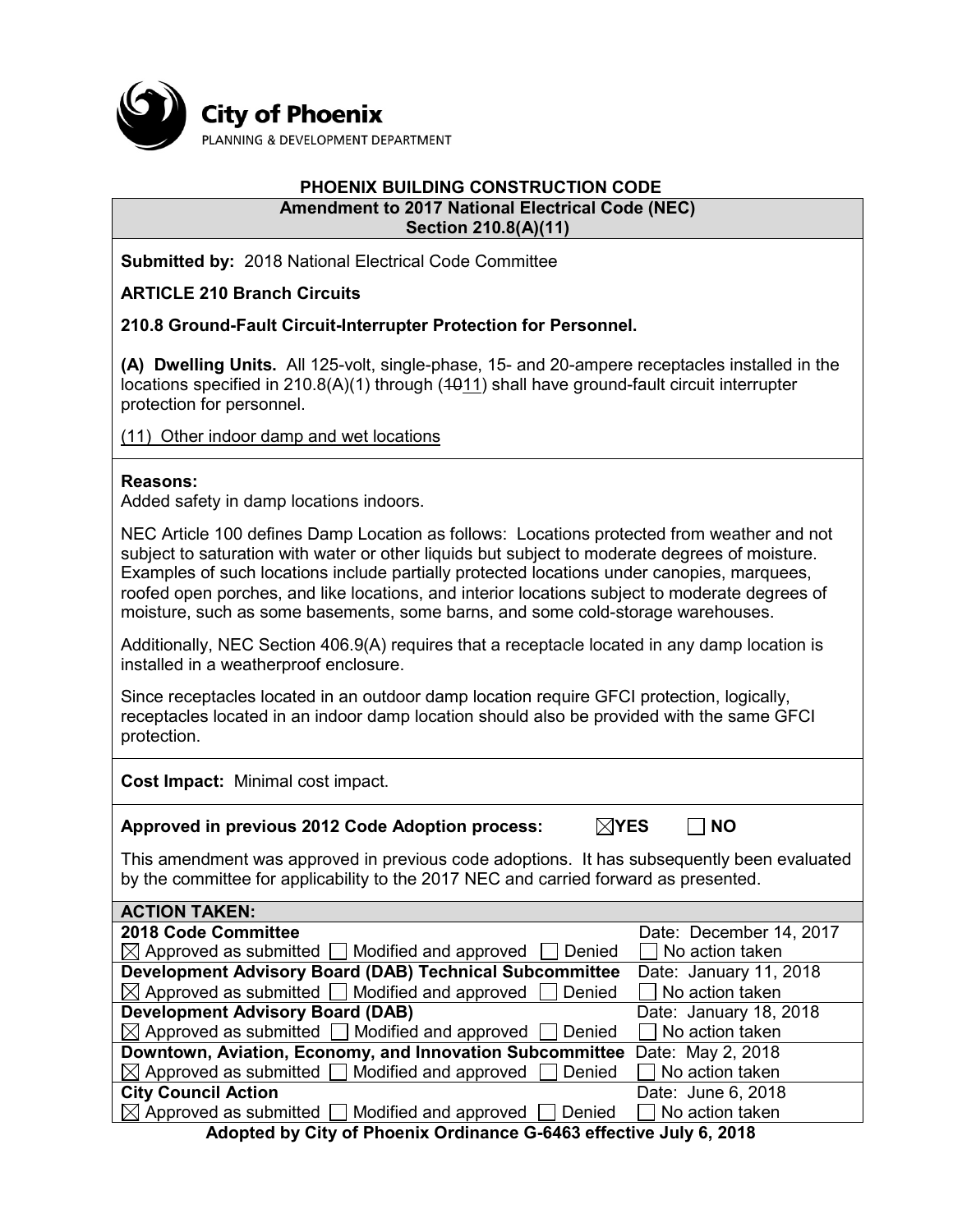

## **PHOENIX BUILDING CONSTRUCTION CODE Amendment to 2017 National Electrical Code (NEC) Section 210.8(B)(6)**

**Submitted by:** 2018 National Electrical Code Committee

**ARTICLE 210 Branch Circuits**

**210.8 Ground-Fault Circuit-Interrupter Protection for Personnel.**

**(B) Other Than Dwelling Units.** All single-phase receptacles rated 150 volts to ground or less, 50 amperes or less and three-phase receptacles rated 150 volts to ground or less, 100 amperes or less installed in the following locations shall have ground-fault circuit-interrupter protection for personnel.

(6) Indoor damp and wet locations

## **Reasons:**

Added safety in damp locations indoors.

NEC Article 100 defines Damp Location as follows: Locations protected from weather and not subject to saturation with water or other liquids but subject to moderate degrees of moisture. Examples of such locations include partially protected locations under canopies, marquees, roofed open porches, and like locations, and interior locations subject to moderate degrees of moisture, such as some basements, some barns, and some cold-storage warehouses.

Additionally, NEC Section 406.9(A) requires that a receptacle located in any damp location is installed in a weatherproof enclosure.

Since receptacles located in an outdoor damp location require GFCI protection, logically, receptacles located in an indoor damp location should also be provided with the same GFCI protection.

**Cost Impact:** Minimal cost impact.

| Approved in previous 2012 Code Adoption process: | $\boxtimes$ YES | $\Box$ NO |
|--------------------------------------------------|-----------------|-----------|
|--------------------------------------------------|-----------------|-----------|

This amendment was approved in previous code adoptions. It has subsequently been evaluated by the committee for applicability to the 2017 NEC and carried forward as presented.

| <b>ACTION TAKEN:</b>                                                         |                         |  |
|------------------------------------------------------------------------------|-------------------------|--|
| 2018 Code Committee                                                          | Date: December 14, 2017 |  |
| $\boxtimes$ Approved as submitted $\Box$ Modified and approved<br>Denied     | No action taken         |  |
| <b>Development Advisory Board (DAB) Technical Subcommittee</b>               | Date: January 11, 2018  |  |
| $\boxtimes$ Approved as submitted $\Box$ Modified and approved $\Box$ Denied | No action taken         |  |
| <b>Development Advisory Board (DAB)</b>                                      | Date: January 18, 2018  |  |
| $\boxtimes$ Approved as submitted $\Box$ Modified and approved $\Box$ Denied | No action taken         |  |
| Downtown, Aviation, Economy, and Innovation Subcommittee                     | Date: May 2, 2018       |  |
| $\boxtimes$ Approved as submitted $\Box$ Modified and approved $\Box$ Denied | No action taken         |  |
| <b>City Council Formal</b>                                                   | Date: June 6, 2018      |  |
| $\boxtimes$ Approved as submitted $\Box$ Modified and approved $\Box$ Denied | No action taken         |  |
| Adopted by City of Phoenix Ordinance G-6463 effective July 6, 2018           |                         |  |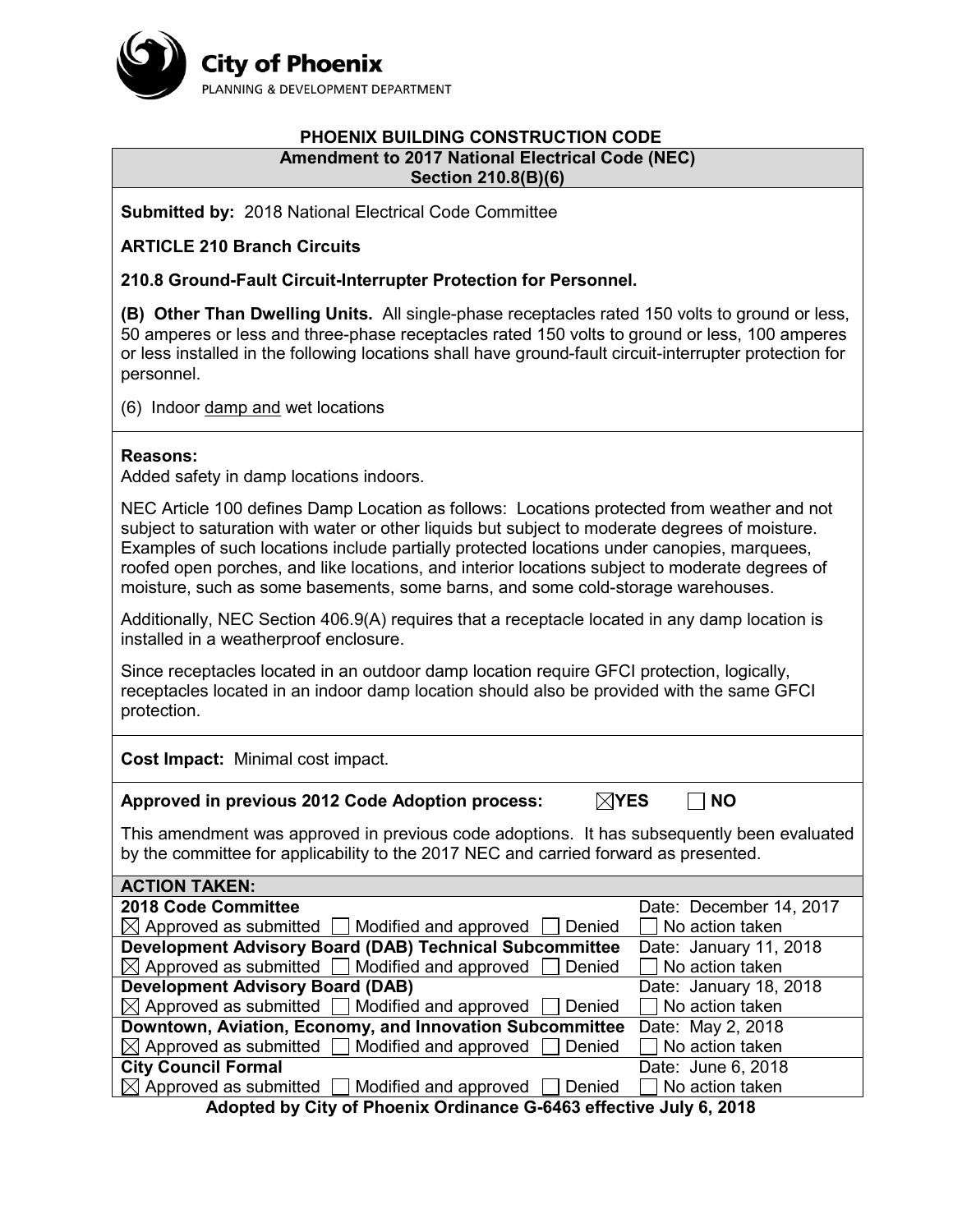

#### **PHOENIX BUILDING CONSTRUCTION CODE Amendment to 2017 National Electrical Code (NEC) Section 250.118(4)**

**Submitted by:** 2018 National Electrical Code Committee

**ARTICLE 250 Grounding and Bonding**

**250.118 Types of Equipment Grounding Conductors.** The equipment grounding conductor run with or enclosing the circuit conductors shall be one or more or a combination of the following:

(4) Electrical metallic tubing with an additional equipment grounding conductor.

## **Reasons:**

This amendment requires that specific wiring methods include an individual equipmentgrounding conductor. This amendment is more restrictive than the NEC, but provides for a higher degree of equipment grounding safety. The intent of the amendment is to supplement the low impedance path to ground and to attain reasonable compliance with requirements for the performance of the fault current path.

**Cost Impact:** Minimal cost impact. Cost due to additional grounding conductor.

**Approved in previous 2012 Code Adoption process: YES NO**

This amendment was approved in previous code adoptions. It has subsequently been evaluated by the committee for applicability to the 2017 NEC and carried forward as presented.

| <b>ACTION TAKEN:</b>                                                       |                                          |  |
|----------------------------------------------------------------------------|------------------------------------------|--|
| 2018 Code Committee                                                        | Date: December 14, 2017                  |  |
| $\boxtimes$ Approved as submitted $\Box$ Modified and approved<br>  Denied | $\overline{\phantom{a}}$ No action taken |  |
| <b>Development Advisory Board (DAB) Technical Subcommittee</b>             | Date: January 11, 2018                   |  |
| $\boxtimes$ Approved as submitted $\Box$ Modified and approved<br>Denied   | $\Box$ No action taken                   |  |
| <b>Development Advisory Board (DAB)</b>                                    | Date: January 18, 2018                   |  |
| $\boxtimes$ Approved as submitted $\Box$ Modified and approved<br>Denied   | $\Box$ No action taken                   |  |
| Downtown, Aviation, Economy, and Innovation Subcommittee                   | Date: May 2, 2018                        |  |
| $\boxtimes$ Approved as submitted $\Box$ Modified and approved<br>Denied   | No action taken                          |  |
| <b>City Council Action</b>                                                 | Date: June 6, 2018                       |  |
| $\boxtimes$ Approved as submitted $\Box$ Modified and approved [<br>Denied | No action taken                          |  |
| Adopted by City of Phoenix Ordinance C 6462 offective July 6, 2010         |                                          |  |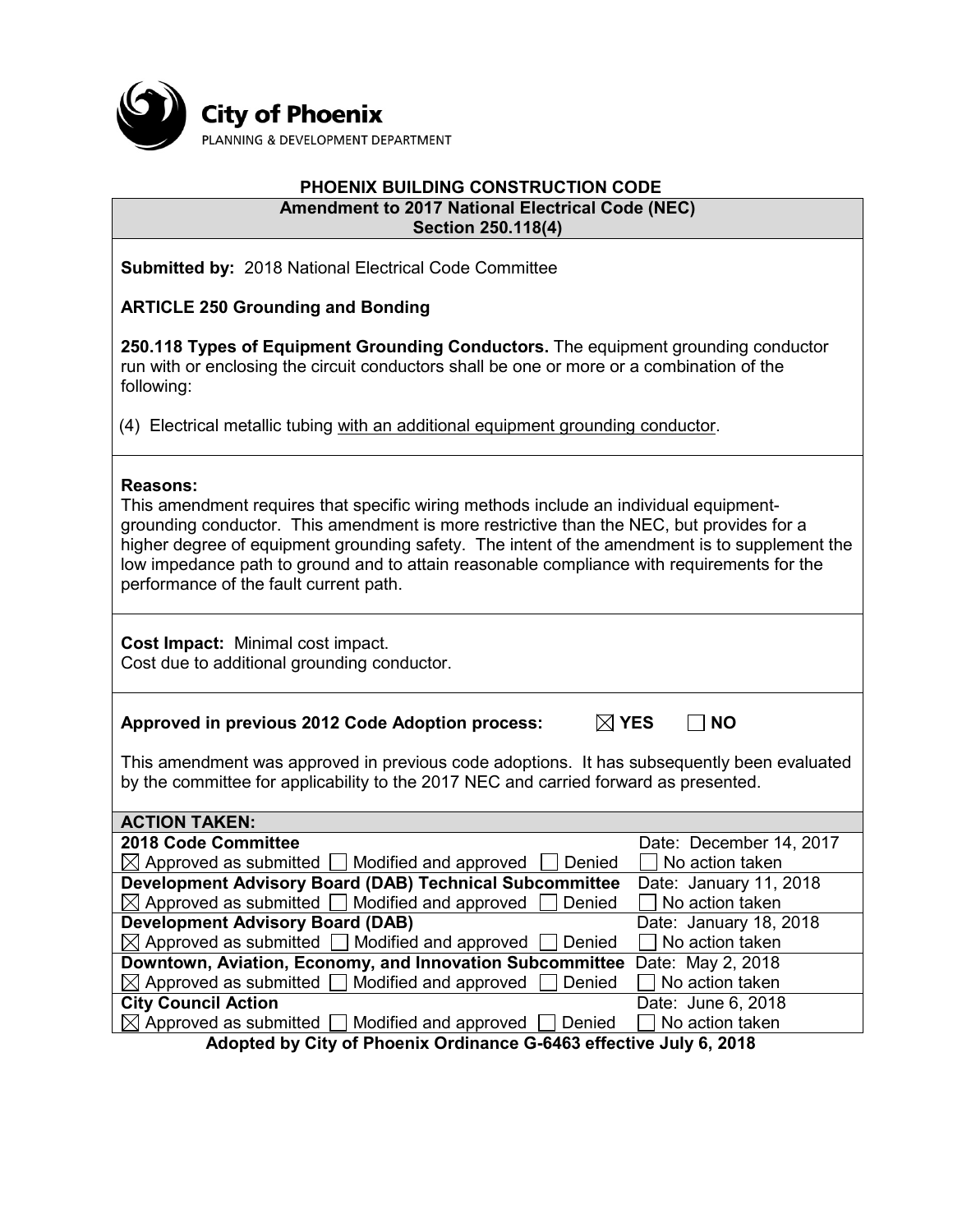

#### **PHOENIX BUILDING CONSTRUCTION CODE Amendment to 2017 National Electrical Code (NEC) Section 334.10**

**Submitted by:** 2018 National Electrical Code Committee

**ARTICLE 334 Nonmetallic-Sheathed Cable; Types NM, NMC and NMS**

**Part II. Installation**

# **334.10 Uses Permitted.**

Type NM, Type NMC, and Type NMS cables shall be permitted to be used in the following, except as prohibited in 334.12:

- (1) One- and two-family dwellings and their attached or detached garages, and their storage buildings.
- (2) Multi-family dwellings permitted to be of Types III, IV, and V construction.
- (3) Other dwelling unit accessory buildings and structures permitted to be of Types III, IV, and V construction. Cables shall be concealed within walls, floors, or ceilings that provide a thermal barrier of material that has at least a 15-minute finish rating as identified in listings of fire-rated assemblies. in accordance with 334.10(1) and (2).
- (4) Cable trays in dwelling structures, in accordance with 334.10(1) and (2), permitted to be Types III, IV, or V where the cables are identified for the use.
- (5) Types I and II construction, in accordance with 334.10(1) and (2), where installed within raceways permitted to be installed in Types I and II construction.

# **Reasons:**

The use of Nonmetallic-Sheathed cable in commercial buildings has not typically been permitted in the Phoenix metropolitan area as well as many surrounding cities. Nonmetallic-Sheathed cable (NM) is traditionally used in dwelling units, whereas a stouter wiring method enclosed within raceways is traditionally used in commercial buildings.

The code restrictions of the NEC, with respect to allowing type NM cable in a commercial building, would tend to make the installation impractical in most cases, (i.e. NM cable would not be allowed underground or in drop ceilings), and at best the resulting installation would likely be a mixture of several different wiring methods, (each with their own requirements). This type of mixture would actually tend to make the installation more complex, creating a larger hurdle to providing a code compliant installation.

Concerns also exist that Nonmetallic-Sheathed Cable would be more subject to damage, such as nicks in the insulation, etc. The integrity of the insulation is critical to the safety of the electrical installation. In dwelling units, the NEC requires AFCI (Arc-Fault Circuit Interrupter) protection for most circuits since a nick in the insulation, such as from a nail for hanging a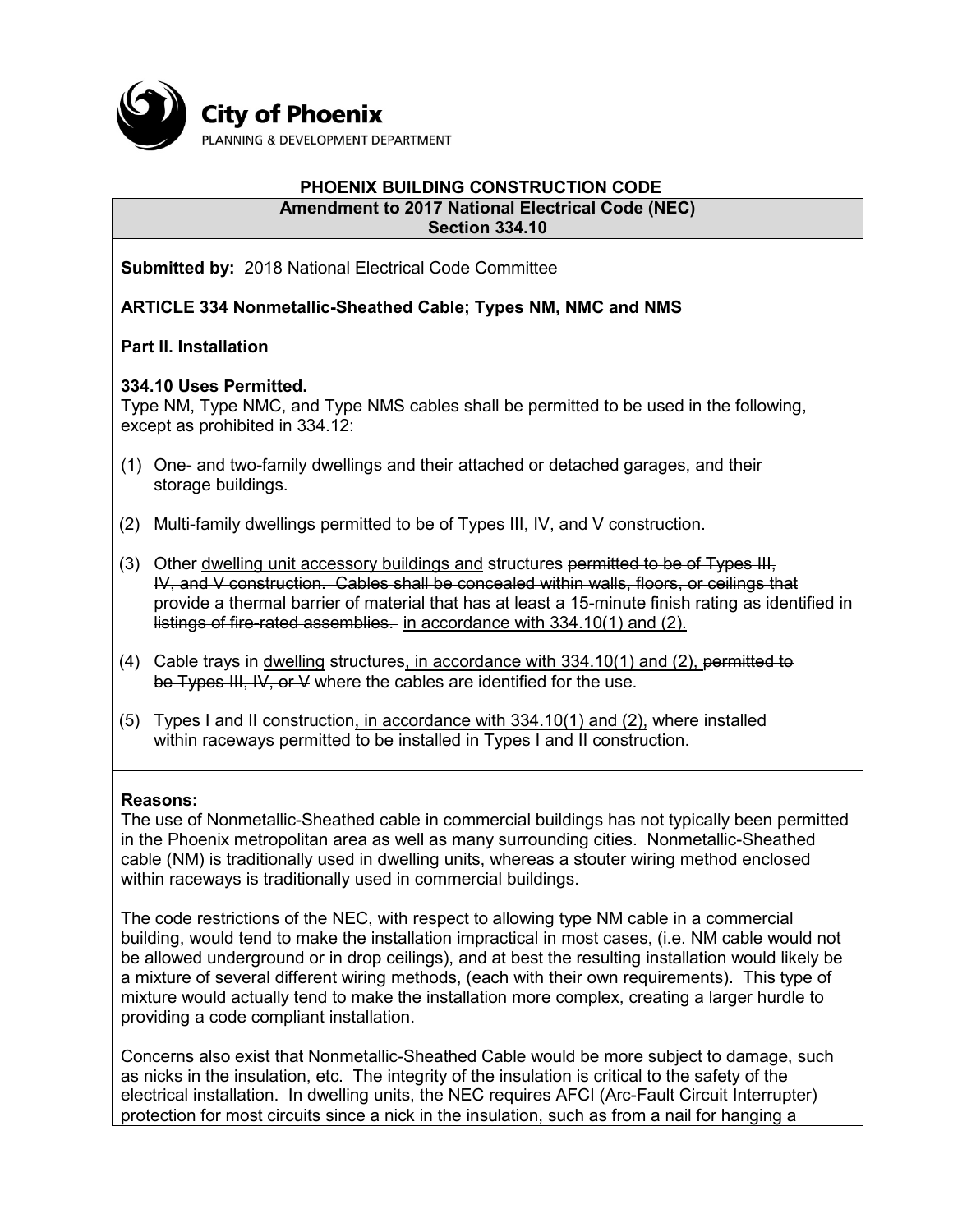| picture, can cause an arcing fault which may not be cleared by a normal circuit breaker before a<br>fire starts.                                                                                                                                                                                                                                                                                                                   |  |  |
|------------------------------------------------------------------------------------------------------------------------------------------------------------------------------------------------------------------------------------------------------------------------------------------------------------------------------------------------------------------------------------------------------------------------------------|--|--|
| The AFCI breaker was developed specifically to detect and clear arcing faults; however, the NEC<br>does not require AFCI protection in most non-dwelling occupancies.                                                                                                                                                                                                                                                              |  |  |
| It is therefore the general consensus of the electrical section, and supported in general by the<br>Electrical Focus Group, (made up of members of the local electrical engineering community and<br>others members of the industry), that the use of Nonmetallic-Sheathed Cable should be<br>restricted to dwellings, as described within this document, to provide a higher degree of electrical<br>safety in other occupancies. |  |  |
| <b>Cost Impact:</b><br>Additional cost due to the cost difference between an installation consisting of Nonmetallic-<br>Sheathed Cable and an installation consisting of another wiring method, depending on the wiring<br>method chosen.                                                                                                                                                                                          |  |  |
| Approved in previous 2012 Code Adoption process:<br>$\boxtimes$ YES<br><b>NO</b>                                                                                                                                                                                                                                                                                                                                                   |  |  |
| This amendment was approved in previous code adoptions. It has subsequently been evaluated<br>by the committee for applicability to the 2017 NEC and carried forward as presented.                                                                                                                                                                                                                                                 |  |  |
| <b>ACTION TAKEN:</b>                                                                                                                                                                                                                                                                                                                                                                                                               |  |  |
| 2018 Code Committee<br>Date: December 14, 2017                                                                                                                                                                                                                                                                                                                                                                                     |  |  |
| $\boxtimes$ Approved as submitted $\Box$ Modified and approved<br>Denied<br>No action taken                                                                                                                                                                                                                                                                                                                                        |  |  |
| <b>Development Advisory Board (DAB) Technical Subcommittee</b><br>Date: January 11, 2018                                                                                                                                                                                                                                                                                                                                           |  |  |
| $\boxtimes$ Approved as submitted<br>Modified and approved<br>No action taken<br>Denied                                                                                                                                                                                                                                                                                                                                            |  |  |
| <b>Development Advisory Board (DAB)</b><br>Date: January 18, 2018                                                                                                                                                                                                                                                                                                                                                                  |  |  |
| Modified and approved<br>$\boxtimes$ Approved as submitted<br>Denied<br>No action taken                                                                                                                                                                                                                                                                                                                                            |  |  |
| Downtown, Aviation, Economy, and Innovation Subcommittee<br>Date: May 2, 2018<br>$\boxtimes$ Approved as submitted<br>Modified and approved<br>No action taken<br>Denied                                                                                                                                                                                                                                                           |  |  |
| <b>City Council Action</b><br>Date: June 6, 2018                                                                                                                                                                                                                                                                                                                                                                                   |  |  |
| $\boxtimes$ Approved as submitted<br>Modified and approved<br>Denied<br>No action taken                                                                                                                                                                                                                                                                                                                                            |  |  |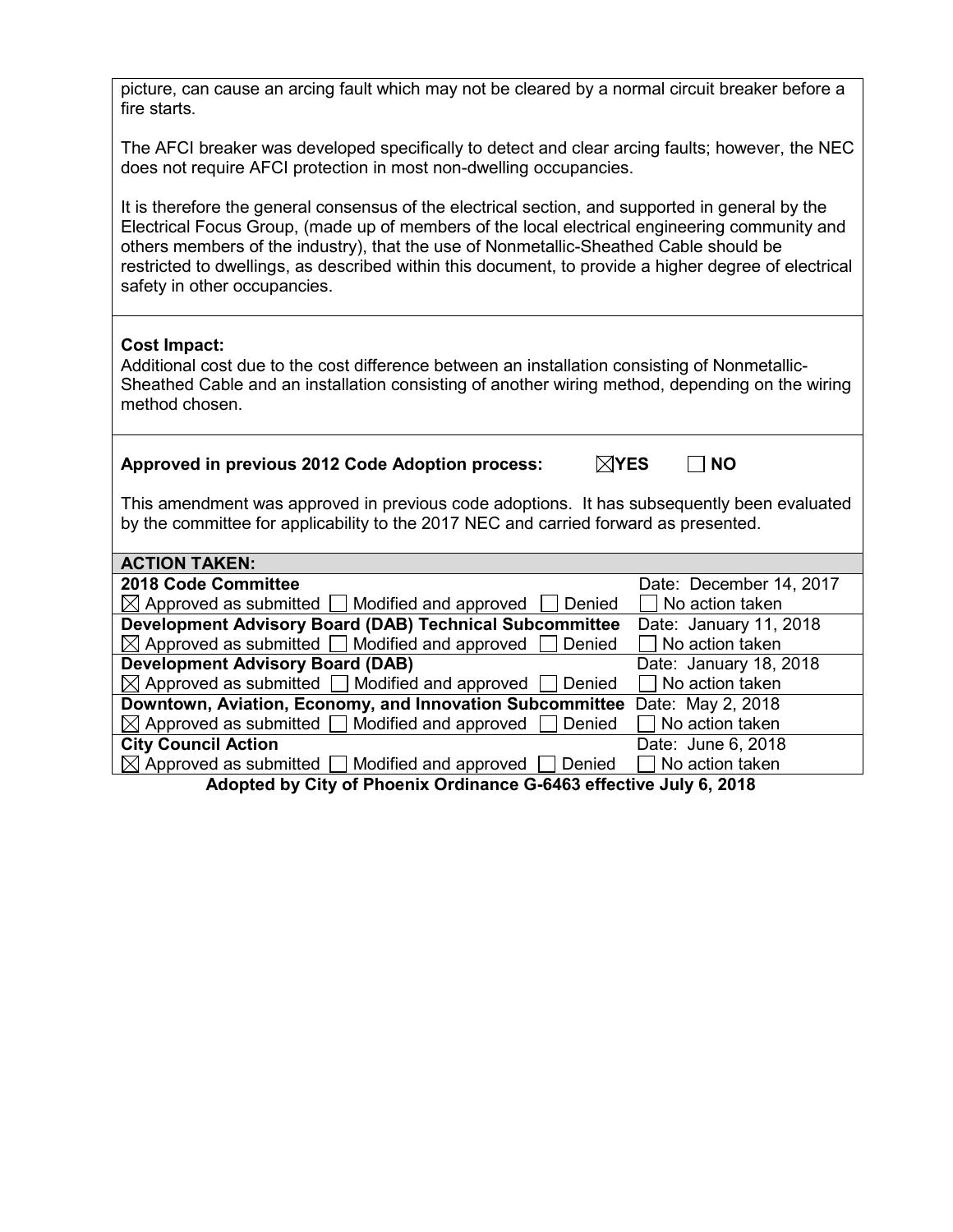

### **PHOENIX BUILDING CONSTRUCTION CODE Amendment to 2017 National Electrical Code (NEC) Section 310.15(B)(7)**

**Submitted by:** 2018 National Electrical Code Committee

# **ARTICLE 310 Conductors for General Wiring**

**310.15(B)(7) 120/240-Volt, Single-Phase Dwelling Services and Feeders.** For one-family dwellings and the individual dwelling units of two-family and multifamily dwellings, service and feeder conductors supplied by a single-phase, 120/240-volt system shall be permitted to be sized in accordance with 310.15(B)(7)(1) through (4).

For one-family dwellings and the individual dwelling units of two-family and multifamily dwellings, single-phase feeder conductors consisting of 2 ungrounded conductors and the neutral conductor from a 208Y/120-volt system shall be permitted to be sized in accordance with 310.15(B)(7)(1) through (3).

- (1) For a service rated 100 through 400 amperes, the service conductors supplying the entire load associated with a one-family dwelling, or the service conductors supplying the entire load associated with an individual dwelling unit in a two-family or multifamily dwelling, shall be permitted to have an ampacity not less than 83 percent of the service rating.
- (2) For a feeder rated 100 through 400 amperes, the feeder conductors supplying the entire load associated with a one-family dwelling, or the feeder conductors supplying the entire load associated with an individual dwelling unit in a two-family or multifamily dwelling, shall be permitted to have an ampacity not less than 83 percent of the feeder rating.
- (3) In no case shall a feeder for an individual dwelling unit be required to have an ampacity greater than that specified in 310.15(B)(7)(1) or (2).
- (4) Grounded conductors shall be permitted to be sized smaller than the ungrounded conductors, if the requirements of 220.61 and 230.42 for service conductors or the requirements of 215.2 and 220.61 for feeder conductors are met.

Where correction or adjustment factors are required by 310.15(B)(2) or (3), they shall be permitted to be applied to the ampacity associated with the temperature rating of the conductor.

Informational Note No. 1: The service or feeder ratings addressed by this section are based on the standard ampacity ratings from 240.6(A).

Informational Note No. 2: See Example D7 in Annex D.

# **Reasons:**

Conductor ampacity is required by the code to be selected per the ampacity tables and adjusted for conditions that cause heating of the conductor. The ampacity of a conductor is affected by heat, including both the heat generated by current flowing in the conductor, and other adjacent conductors, and from the ambient temperature surrounding the conductors.

The ampacities in Table 310.15(B)(16) are based on three current-carrying conductors in a raceway or cable and an ambient temperature of 86°F.

The code requires that if there are more than three current-carrying conductors, that the allowable ampacity be adjusted by the factors listed in Table 310.15(B)(3)(a). This is due to the